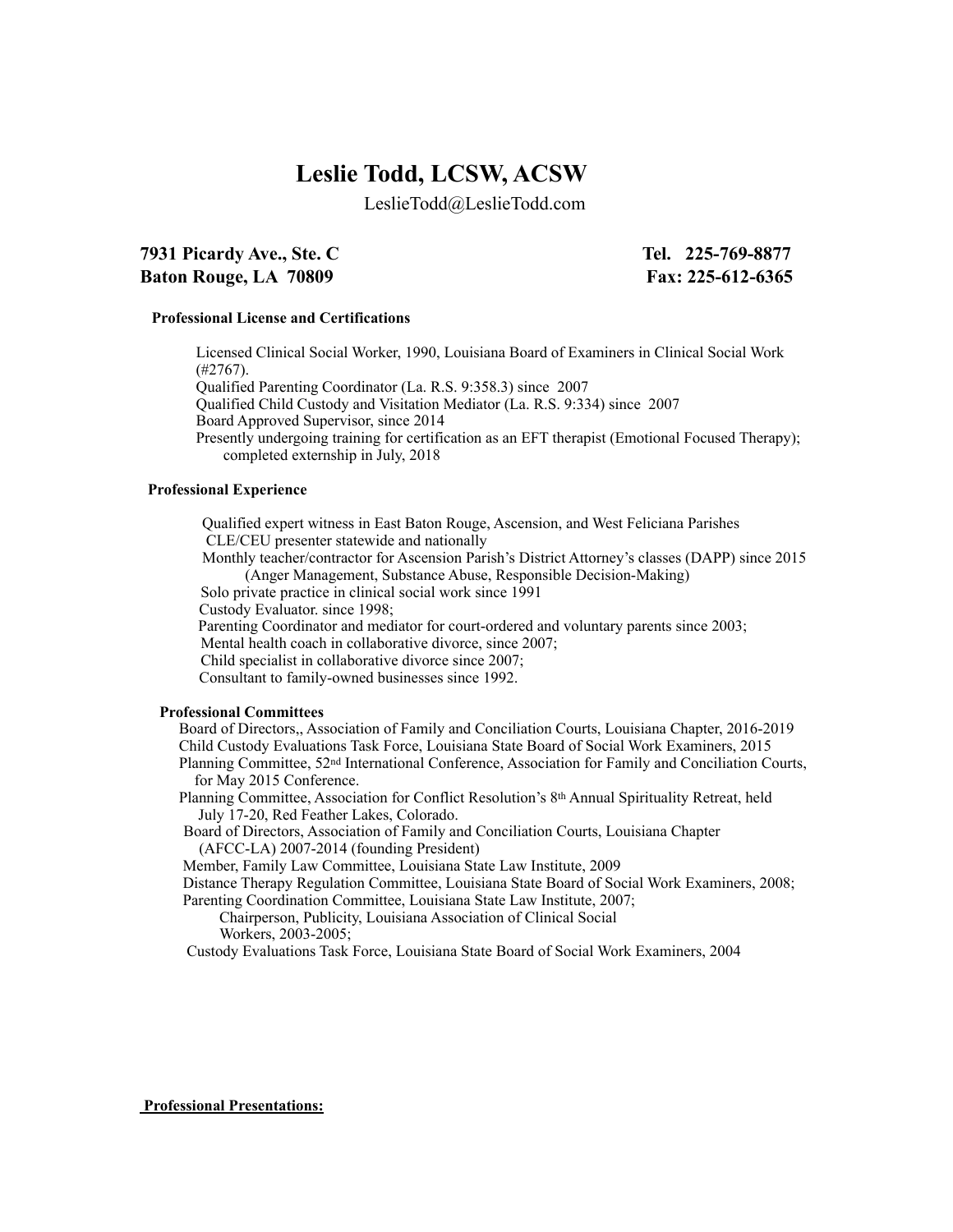## **2019:**

"Using Genograms to Frame and Address Divorce and Stepfamily Conflicts," 7931 Picardy Ave., Baton Rouge, LA 70809. May 17th, 2019. (3 ceus)

"Using Genograms for Assessment and Intervention," LSU School of Social Work Conference, The Tracy Center, Baton Rouge, LA 70803. April 5, 2019. (1.5 ceus)

"Familiar Evil and Silent Witnesses: How Child Sexual Predators Gain Power and Why We Must Address Barriers to Reporting," Leslie Todd, LCSW and Rannah Gray, M.A., NASW-LA Annual Conference, Hilton Capitol Center, 201 Lafayette St., Baton Rouge, LA 70801. March 21, 2019. (3 ceus)

## **2017:**

"Grandparent Visitation: Legal Issues Affecting Children" copresented with Wendy Edwards, JD, 7th State Conference, Association of Family and Conciliation Courts, Louisiana Chapter, LSU Paul Hebert Law Center, Baton Rouge, January 27, 2017.

## **2016:**

"Creativity and Journaling Workshop: Exercises for Your Depressed & Anxious Clients," 7931 Picardy Ave., Ste. C, Baton Rouge, LA, 1:00-4:00, July 8, 2016.

"Cadillac or Chevy? Providing High Quality, Affordable and Trustworthy Processes," Pre-Conference Institute, presenting with Arnold Shienvold, PhD (Harrisburg PA), Brent Cashatt, JD (Des Moines, IA), and Hon. William Fee (Angola, IN), AFCC 53rd Annual Conference, Sheraton Seattle Hotel, Seattle, WA, June 1-4, 2016

 "Your Myers-Briggs Personality Type in Your Work Environment," for all EBR Family Court Judges and their staffs, EBR Family Court, Baton Rouge, May 5, 2016.

 "Expand Your Practice: Family Court-Related Roles for LCSWs and LPCs," NASW-LA Continuing Education Program, Vermillion Conference Center, Lafayette, LA, April 8, 2016 (morning)

 "Left to Their Own Devices: On-Line Gaming, Sex and Social Media Addictions," NASW-LA Continuing Education Program, Vermillion Conference, Center, Lafayette, LA, April 8, 2016 (afternoon) and at Goodwood Library, Baton Rouge, June 17th, 2016 (morning).

## **2015:**

 **"**Compulsive Disorders: Online Addictions," Family Law Section seminar, Baton Rouge Bar Association, Juban's Restaurant, Nov. 13, 2015. (2 hrs)

 "Left to Their Own Devices: Behavior Addictions of Gaming, Sex, and Social Media," Jewish Family Services, Metairie, Oct. 23, 2015 (3 hrs)

"Creativity Workshop for Therapists," First Friday series at my office, Aug. 7, 2015 (3 hrs)

 **"**Compassion Fatigue and the Reflective Brain," with Nan Waller Burnett, M.A., 52nd Annual Conference, Association of Family and Conciliation Courts, Hilton New Orleans Riverside, May 30, 2015.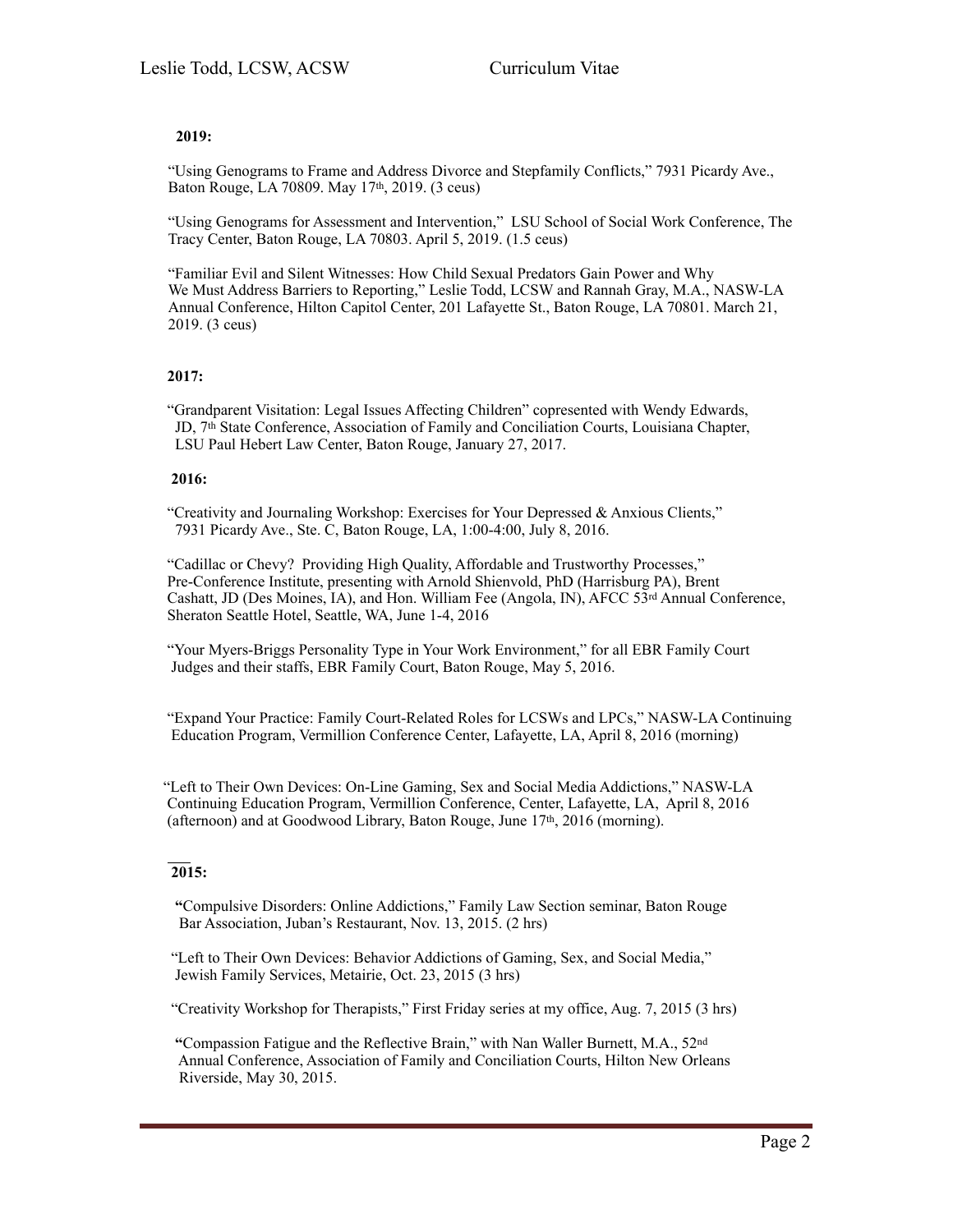"Called To Court: Engaging With the Legal System," Master Session co-presented with Hon. Ann Richey, NASW-LA Annual Conference, March 20, 2015, Baton Rouge.

"Psychological Barriers in Mediation," Fifth State Conference, AFCC-LA, Paul M. Hebert Law Center, Baton Rouge, January 31, 2015.

 "Improving the Parenting Coordination Model," Fifth State Conference, AFCC-LA, Paul M. Hebert Law Center, Baton Rouge, January 30, 2015.

## **2014:**

"Compulsive Behavior Disorders," Baton Rouge Bar Association Family Law Section, CLE Luncheon, Beausoleil Restaurant, Baton Rouge, November 19, 2014.

"Mediation: Understanding How Your Personality Style Affects Your Practice," Civil Law and Mediation Clinical classes, LSU Law School, August 29, 2014.

"Introduction to Child Custody Evaluations," a two-day training course, Strategies for Change, Baton Rouge, LA., August 1st and August 8, 2014.

#### **2013:**

"Issues in Parenting Coordination," with Renee Wilkinson McCarthy, LCSW, BACS, Baton Rouge Bar Association Family Law Section Seminar, Camelot Club, Baton Rouge, November 3, 2013,

"Identifying and Managing High-Conflict Clients," Family Mediation Clinic class, LSU Law Center,

"Professional Care and Burnout Prevention," copresented with Buddy Stockwell III, JD, Association of Family and Conciliation Courts, Louisiana Chapter Annual Conference, New Orleans, March 8, 2013.

#### **2012:**

"Family Court: Roles for Social Workers," NASW-BR monthly meeting, February 15, 2012.

"How to Best Represent a Client With a Personality Disorder," Baton Rouge Bar Association Family Law Section & AFCC-LA Joint Seminar, Camelot Club, Baton Rouge Nov. 2, 2012.

#### **2011:**

 "Stepfamily Dynamics in Custody Disputes," Keynote speaker, Kids First Annual Fall Conference, Harraseekit Inn, Freeport, Maine, Nov. 9, 2011.

"Money, Love, Life and Death," presented with Anita White, JD, Cristina Shapiro, JD and Helen Graf, Women's Council of Great Baton Rouge's Women's Week, Unitarian Church of Baton Rouge, September 25, 2011.

## **2010:**

"Stepfamily Dynamics in Custody Disputes," Ninth Symposium on Child Custody Evaluations, Association of Family and Conciliation Courts, October 29, 2010, Cambridge, Massachusetts.

"Parenting Coordination in Louisiana," Eighth Annual Mental Health Summer Symposium, Professional Training Resources, July 30, 2010, Lafayette, La.

"Understanding Psychological Testing in Child Custody Evaluations," copresented with Dr. Alan L. Taylor, Louisiana Judicial College Summer School, June 7, 2010, Sandestin, Florida.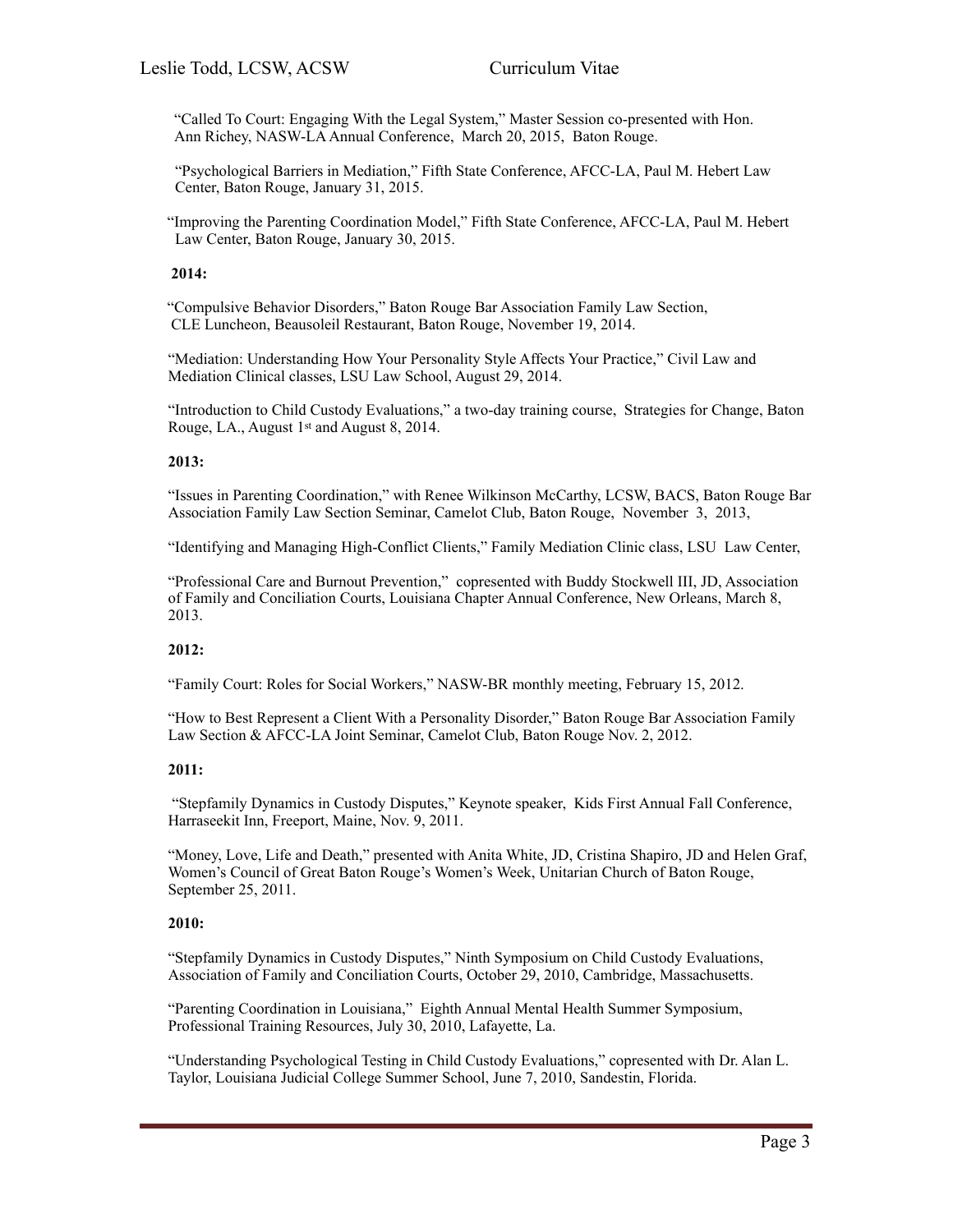"Mediation and Parenting Coordination as Alternative Dispute Resolution Modalities," copresented with Scott Gaspard, J.D., Louisiana Judicial College Summer School, June 7, 2010, Sandestin, Florida.

"New Research on Shared Parenting," copresented with Dr. Alan L. Taylor, Family Law Section, Baton Rouge Bar Association meeting, January 14, 2010.

#### **2009:**

"Stepfamily Dynamics in Custody Disputes," Texas Chapter of Association of Family and Conciliation Courts Annual Conference, Houston, Texas, October 24, 2009.

"Introduction to Parenting Coordination," six-hour training, sponsored by National Association of Social Workers-Louisiana Chapter, Family Services of Greater Baton Rouge, September 25, 2009.

"Stepfamily Dynamics in Custody Disputes," 46<sup>th</sup> Annual Conference, Association of Family and Conciliation Courts, New Orleans, La., May 30, 2009.

#### **2008:**

"Personality Disorders and Other Issues in Mediation," Mediation Law class, Prof. Lucy McGough, Paul Herbert School of Law, LSU, Aug. 28, 2008.

"Mediation, Collaborative Divorce, and Parenting Coordination: New Roles For Social Workers," NASW-LA State Conference, Marriott Hotel, Baton Rouge, April 10, 2008.

**"**Under the Alternative Umbrella: Interdisciplinary Approaches to Divorce," sponsored by the Family Mediation Council of Louisiana, Capital Area Foundation, Baton Rouge, Oct. 18, 2007.

"Dynamics of High-Conflict Divorce," a six-hour workshop for professionals, sponsored by the NASW-LA. Presented in Shreveport, Baton Rouge, and Alexandria, 2004.

"Stepfamily Therapy," a six-hour workshop for professionals, sponsored by the NASW-LA. Presented in Shreveport, Baton Rouge, and New Orleans, 2002.

#### **Publications:**

Contributing chapter author to Familiar Evil, by Rannah Gray in collaboration with Mary Jane Marcantel and the British survivor known as Ethan, The Lisburn Press, 2015.

- "An Introduction to High-Conflict Divorce: Dynamics and Interventions for Parents," an on-line course for three continuing education hours for MSW, LPCs and LMFTs. Published by yourceus.com since January 2006.
- Mental health columnist for The Heart of Baton Rouge (1991-1996) and Baton Rouge Parents Magazine (1999-2001).

### **Teaching Experience**

Adjunct Instructor, Our Lady of the Lake Nursing College, Sociology Department Sep. 2005-May 2007 (Marriage & Families)

Adjunct Instructor, Graduate School of Social Work, LSU, Sep. 1995-May 1999 (Direct Practice with Children and Adolescents; Community Organization) English teacher, Episcopal School of Baton Rouge, Sep. 1985-May 1987 English Instructor, LSU Department of English, Baton Rouge, Aug. 1980-May 1985

English Instructor, University of South Carolina/Columbia, Sept. 1977-June 1979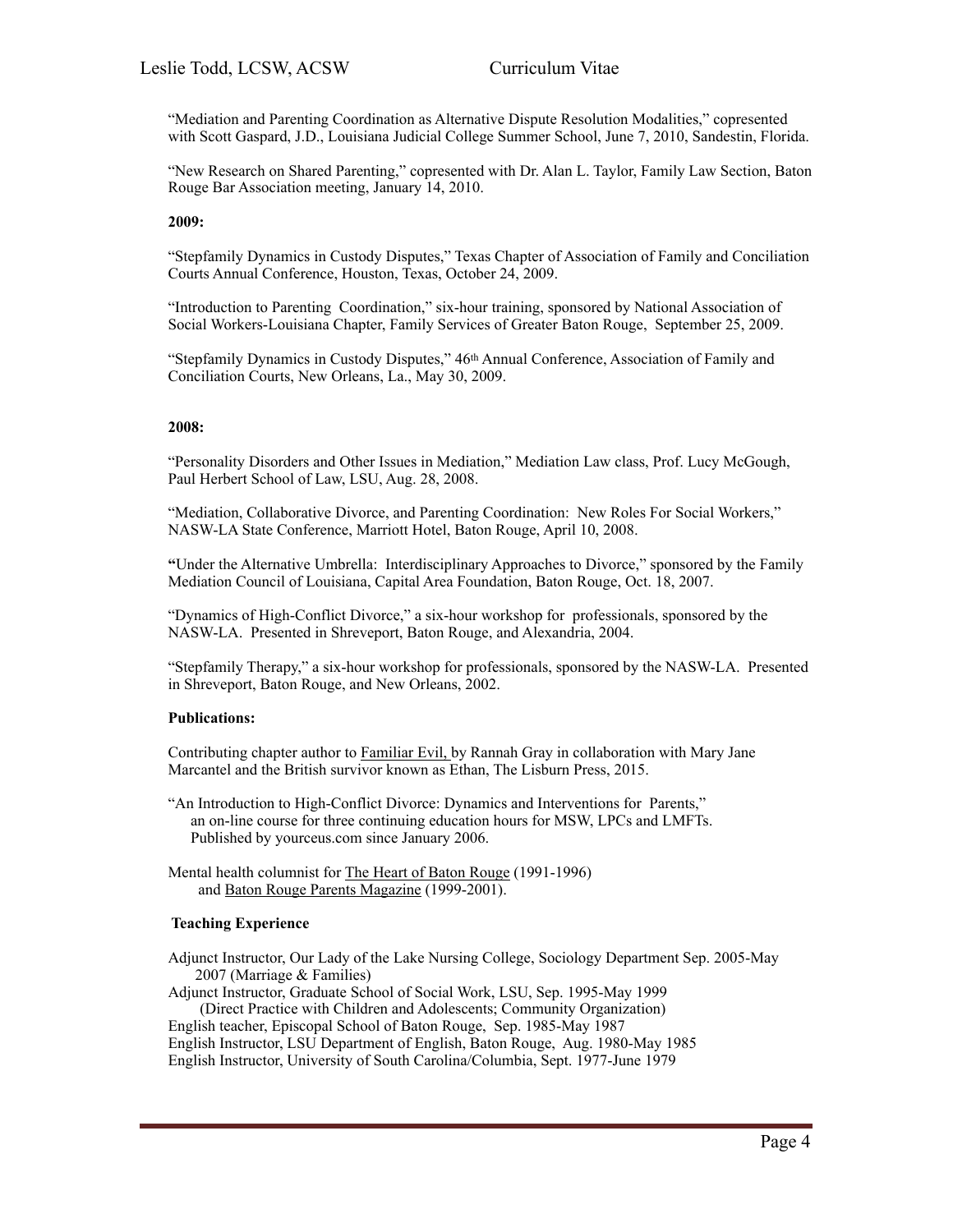## **Professional Memberships**

International Centre for Excellence in Emotionally Focused Therapy since 2018 National Association of Social Workers (national and state) since 1987 Academy of Clinical Social Workers since 1991 Louisiana Association of Clinical Social Workers since 2001 Association of Family and Conciliation Courts since 2002 Association of Family and Conciliation Courts, Louisiana Chapter since 2009 Louisiana Group Psychotherapy Society since 2015

## **Education**

M.S.W., Louisiana State University, 1987

M.A., American Literature, University of South Carolina, 1979.

- B.A., English, University of South Carolina, 1975 (magna cum laude, Outstanding Senior in English)
- A.A., Miami-Dade Junior College, Miami, Florida, 1973 (Fred Shaw Memorial Scholarship in Journalism)

## **Awards:**

Ambassador Award, by Board of Directors of Association of Family and Conciliation Courts, 46<sup>th</sup> Annual International Conference, New Orleans, May 28, 2009.

Exemplary Service in the Advancement of Alternative Dispute Resolution, by Board of Directors of Capitol Area Community Mediation Center, Oct. 18, 2007.

LtcvRev052219